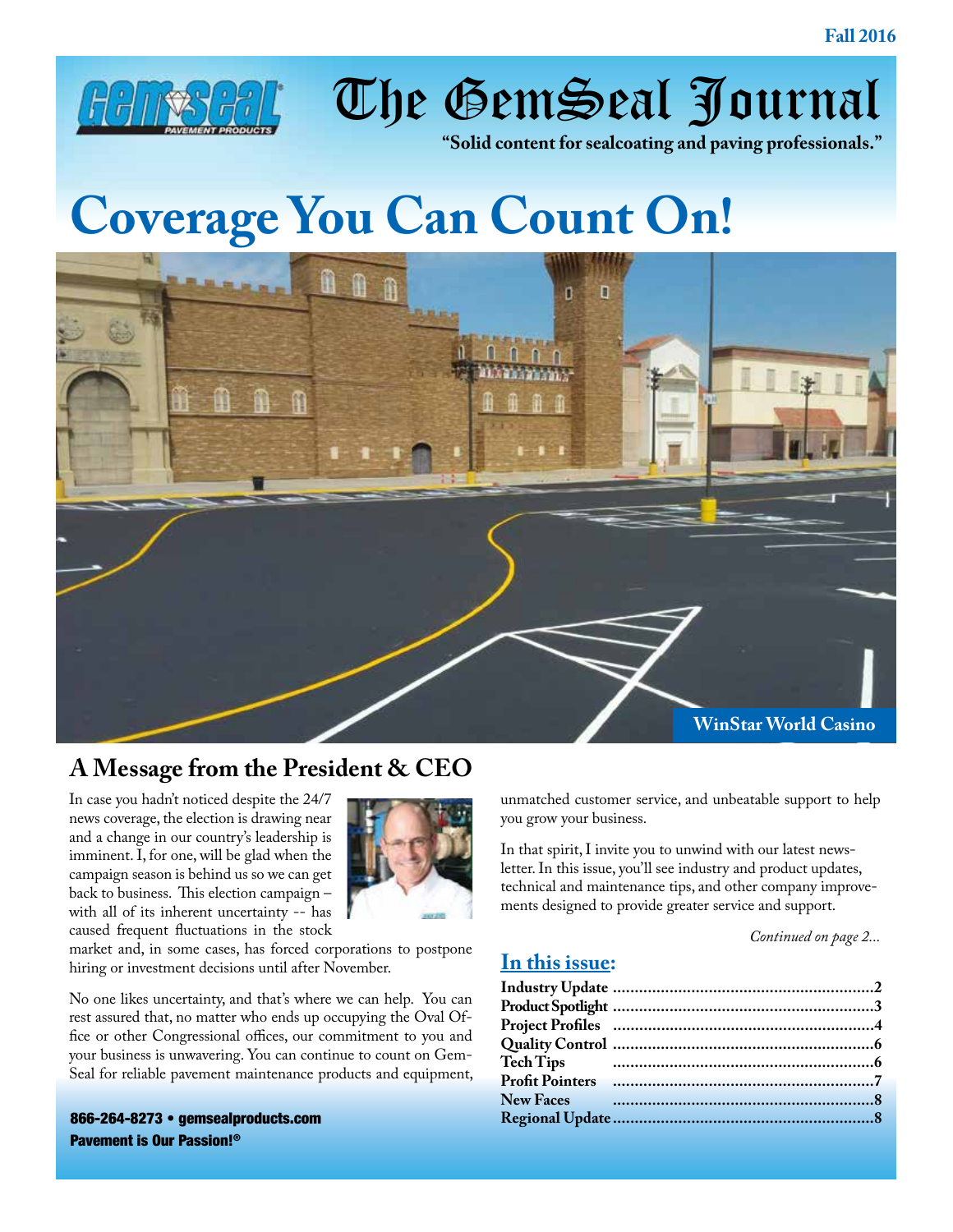#### *Continued from front...*

Please let us know your feedback about this newsletter and our company. We are always available and happy to listen to your input, good or "constructive." Our goal is to continue to improve GemSeal, but we can't improve if we don't know where you think we're falling short. Together, we will get better and move the pavement maintenance industry forward.

Speaking of moving forward, as many of you know, we have transitioned from ownership by Oldcastle to becoming an independent company in 2016. Members of management teamed up with Luther King Capital Headwater Investments to purchase

the company in January. We're excited about the opportunities that lie ahead of us with a partner who cares as deeply as we do about investing in our business so we can grow and better support our customers. Every transition comes with hiccups, and ours had its share of them. Thanks to everyone for your patience during the transition.

Finally, we wouldn't be here without your loyalty to our products and people. I sincerely appreciate your business in 2016.

With best regards, Jeff Lax

### **INDUSTRY NEWS**

### **Get the Facts: Refined Coal Tar and PAH Regulations for Pavement Sealers**

Starting with the City of Austin in 2006, several locations in the United States have banned the use of pavement sealers made with refined coal tar. The bans stem from a study conducted by the United States Geological Survey (USGS), which claims that elevated concentrations of polycyclic aromatic hydrocarbons (PAH) in the environment are attributed mainly to refined tar pavement sealers. Subsequent reviews of the USGS study found flaws in this claim.

The [Pavement Coatings Technology Council](http://www.pavementcouncil.org/) (PCTC), an industry organization representing manufacturers and raw material suppliers who service the pavement sealer industry, has conducted due diligence and research which challenges the findings of the USGS study. Nevertheless, despite the PCTC's results, a negative perception of refined tar sealers has persisted and led to bans in two states, and a few counties and cities in the country. These bans have occurred despite the fact that neither OSHA nor the EPA classify refined tar sealers as hazardous, and the International Agency for Research on Cancer (IARC) has not classified refined tar sealers as human carcinogens.

PAHs are a large group of compounds, of which more than 100 are known. These materials generally have low volatility and a high boiling point. PAHs occur naturally in organic materials and are produced when organic substances are burned. In other words, PAHs are a by-product of combustion. PAHs are present all around us in our environment. For example, they are found in plastics, tires, cooked food, auto exhaust, charcoal and wood-burning stoves, fireplaces, asphalt pavement, and power plants.

Refined tar sealers generally have higher PAH levels compared to other sealers. Asphalt-emulsion sealers also contain PAHs but at a reduced level versus refined tar. In light of the current environment, the presence of bans, and resulting need for alternatives, GemSeal recognized the need for a non-coal tar product with lower PAHs that outperformed asphalt-emulsion sealers. We developed [Black Diamond™](https://www.gemsealproducts.com/products/black-diamond/) and introduced this new sealer to the market in 2014. We also sought and obtained approval for use of Black Diamond in coal-tar restricted areas.

Since we introduced Black Diamond, however, new regulations have been imposed in certain townships within Michigan and Illinois which focused on PAH levels instead of the presence of coal tar in the sealer. In these new bans, the maximum PAH content must be at or below 0.1%. Although Black Diamond has approximately 80% less PAHs than refined coal tar sealers, it does not meet this lower threshold requirement.

We have reached out to governing bodies in Michigan to better understand the PAH-based restriction and to create a path forward that would enable the use of Black Diamond in those areas. Our outreach has been well-received and demonstrates that GemSeal is trying to be environmentally-responsible while still providing customers with a better-performing product.

In the meantime, our R&D team continues to develop even lower-PAH products with improved durability. GemSeal distributors are also prepared to help customers make the transition, if necessary, to using different products. In the San Antonio area, for example, Nancy Navarrete of Sealcoating Supplies, Inc. was involved in the efforts to defend refined tar sealers prior to the recent ban, and she now stands ready to educate and assist customers on alternative solutions.

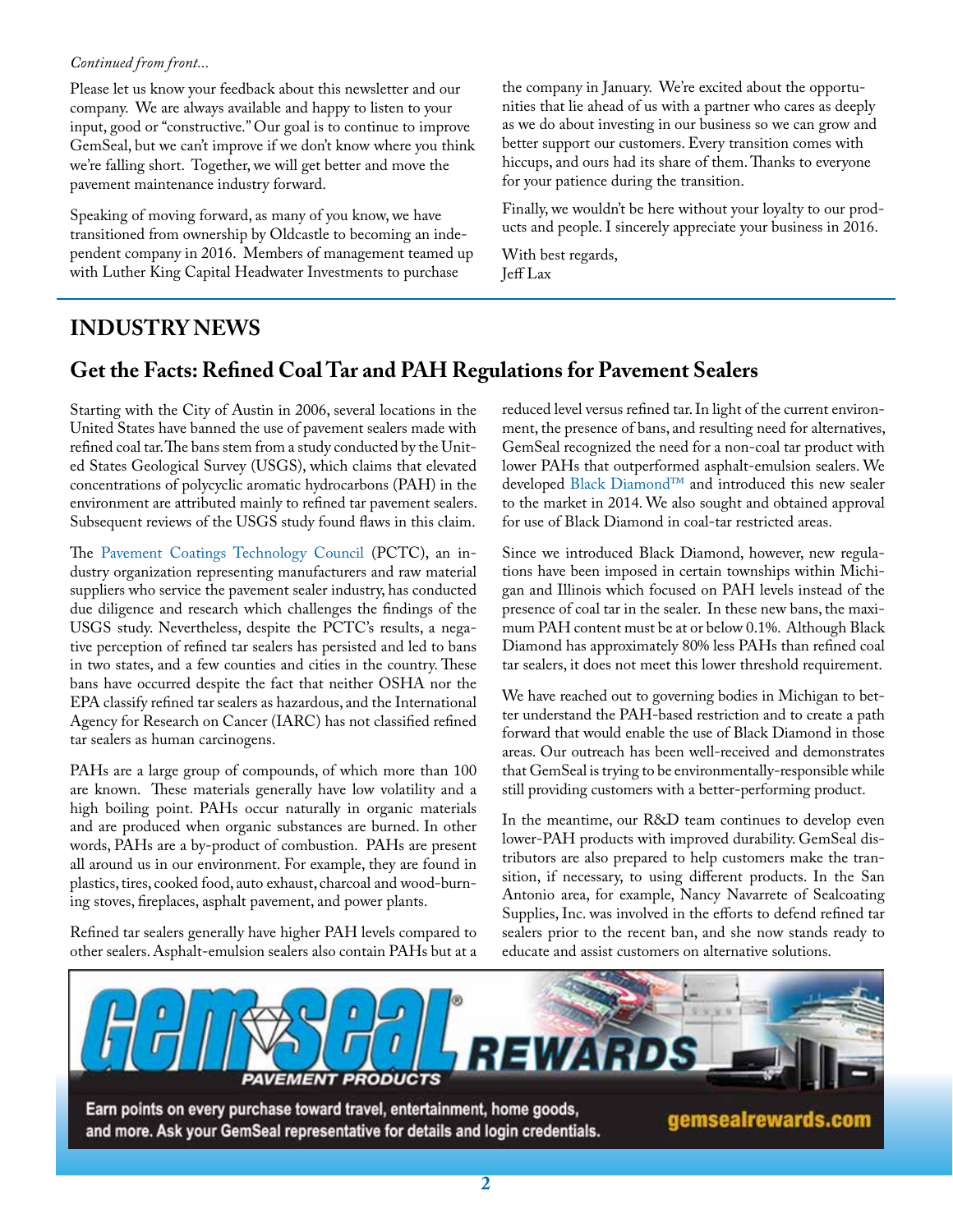### **PRODUCT SPOTLIGHT**

#### **Introducing Black Diamond™ XL**

If you're a sealcoat contractor or property manager, you know about [PolyTar®](https://www.gemsealproducts.com/products/polytar/), our premium refined tar sealer which has been manufactured with polymers to add longer life and durability. GemSeal has taken our proprietary processes used to make PolyTar and applied it to Black Diamond™. The result is **Black Diamond™ XL**, a polymer-modified sealer offering "Xtra Long" durability, superior adhesion to pavement, impressive cohesive strength, unsurpassed elasticity, and improved gas/oil resistance. These benefits translate into even better protection and longer life on asphalt pavement surfaces.

#### **The Process:**

There are three methods to polymer-modify sealer: post-adding, in-process, and cross-linking. We use the cross-linking method to produce Black Diamond XL.

**1. Post-Adding:** Add latex polymer into finished sealer, which yields modest improvement.

**2. In-Process:** Add latex polymer into the liquid slurry prior to milling which, like post-adding, yields only modest improvement. **3. Cross-Linking:** Bonding polymer directly to the sealer base binder using special processes, heat, and chemistry *provides SUPERIOR improvement in performance*. Our proprietary manufacturing process has been proven in the field for more than 25 years in making PolyTar, the best performing refined tar sealer on the market.

#### **The Benefit of Cross-Linking vs Other Methods:**

#### **1. Improved cohesive strength**

- Measure of sealer film's ability to hold together under stress
- Higher resistance to tracking
- Higher resistance to wheel scarring

#### **2. Improved adhesive strength**

• Stronger film bond to the pavement surface for longer durability

Black Diamond XL will be available at all GemSeal locations in 2017.

#### **GemSeal Black Diamond™ is Comparable to Refined Tar Products with Far Less Burn**

In 2014 GemSeal developed a better asphalt emulsion sealer for contractors and property owners who prefer an alternative to refined tar (RT), yet desire a product comparable in performance and price.

**[Black Diamond™](https://www.gemsealproducts.com/products/black-diamond/)** is a high-performance sealer that combines the positive aspects of asphalt emulsion (AE) sealer with many of the better performance attributes of RT sealers. This product exceeds AE performance with better coverage, greater durability, and superior color stability.

After nearly three full years on the market, Black Diamond pavement sealer is gaining popularity among contractors for its unique advantages and proven results. A few recent applications include the Route 66 Museum in Clinton, OK; WinStar World Casino in Thackerville, OK; and an apartment complex in Kennesaw,  $G_A$ 

#### **Features & Benefits:**

- Zero coal tar enabling use in areas restricting RT products
- No burn crews who use RT sealers will love applying it
- Less odor far less "sealer smell" than RT products
- Temperature tolerant can be applied at lower temps than AE sealers, which can be finicky in low 50-degree temps
- More water higher dilution rate than AE sealers, which means more money in your pocket
- Color stable goes down and stays black

Black Diamond is available at all GemSeal locations.

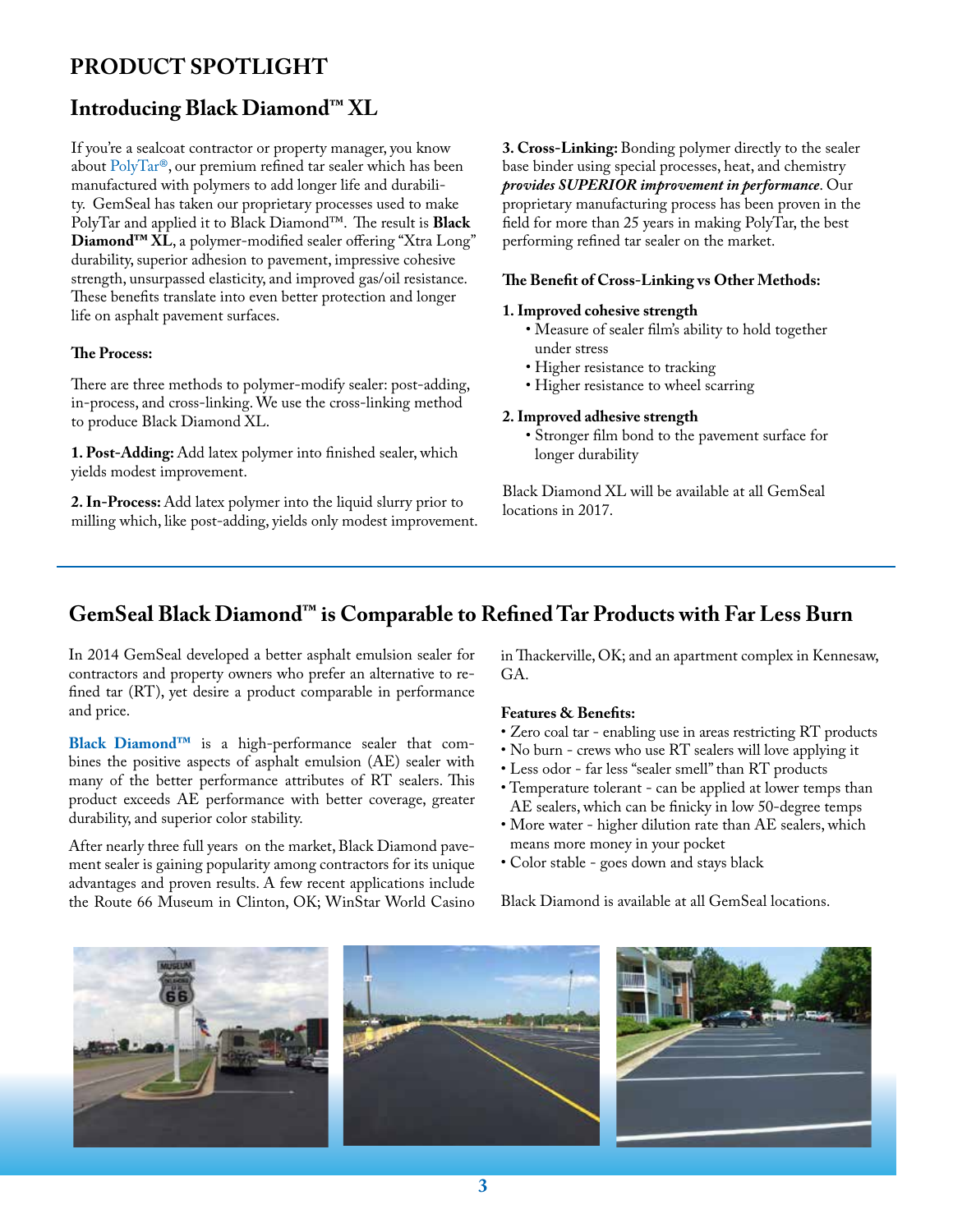### **PROJECT PROFILES IN SUCCESS**

#### **Sure-Seal Pavement Achieves Praise-Worthy Result with Black Diamond™ XL**

A printing and literature distribution facility for a worldwide religious group in Georgetown, Ontario, Canada needed a solution for its oxidized and poorly patched-over parking lot. [Sure-Seal](http://suresealpavement.com/)  [Pavement](http://suresealpavement.com/) went on site to evaluate the pavement and devised a plan to properly repair patched areas, crack seal, and sealcoat the 650,000 sq ft parking lot. Completed together, these procedures would prolong pavement lifespan and enhance curb appeal. But, the daunting challenge was to execute the work without disrupting operations.

This was no easy task since the facility receives thousands of visitors on a weekly basis for tours of the complex. In addition to the print shop, there are distribution and office buildings, a vehicle maintenance center, maintenance shops, a waste management center, and a residence on-site that provides accommodations for over 400 volunteer workers that operate the facility.

Procedures had to be scheduled around deliveries, shipments, and staff shifts, which meant completing work in phases during and after normal work hours as well as on the weekends. Because of the challenges with site access and a desire for an extended maintenance cycle, Sure-Seal had to carefully select and recommend the right materials for the job.

For the sealcoat portion of the project, Sure-Seal first considered GemSeal [PolyTar®](https://www.gemsealproducts.com/products/polytar/) because of their long history of using the product and its highly durable properties. However, after becoming aware of GemSeal Black Diamond™ XL, an enhanced, polymer-modified version of the conventional [Black Diamond](https://www.gemsealproducts.com/products/black-diamond/) sealer, Sure-Seal recommended it instead. The site's facility managers readily accepted the product because of its extended wear, low odor, low VOCs, and low PAH content.

When all of the work had been completed on the parking lot and surrounding drive lanes, the repairs added up to 4,000 sq ft of asphalt repair, over 35,000 linear feet of routing and crack sealing, and a two-coat application of Black Diamond XL.

The result has received praise from the customer. Tire scuffing on parking lots and especially in the shipping/receiving areas has been minimal to none.

As an applicator, Sure-Seal immediately noticed how nicely the product sprayed with hand wands and self-propelled, ride-on applicators. Coverage was even and the consistent, deep-black color was immediately appealing to the eye. Additionally, there was no odor—commonly experienced with some refined tar products—and little to no burn (or skin sensitivity during application).

Lance Bradshaw, President of Sure-Seal Pavement, further commented, **"After experiencing the benefits of the premium Black Diamond XL, we feel the product is a truly viable alternative to refined-tar based sealers in every market in North America. Given the choice, and due to increasing regulatory factors, we are confident that most customers will select this product over all other options."** 

He continued, **"The key is to educate your customer and make them aware of alternative products and the longterm benefits. Our customer is extremely happy with the results. We believe your customer will be, too."**

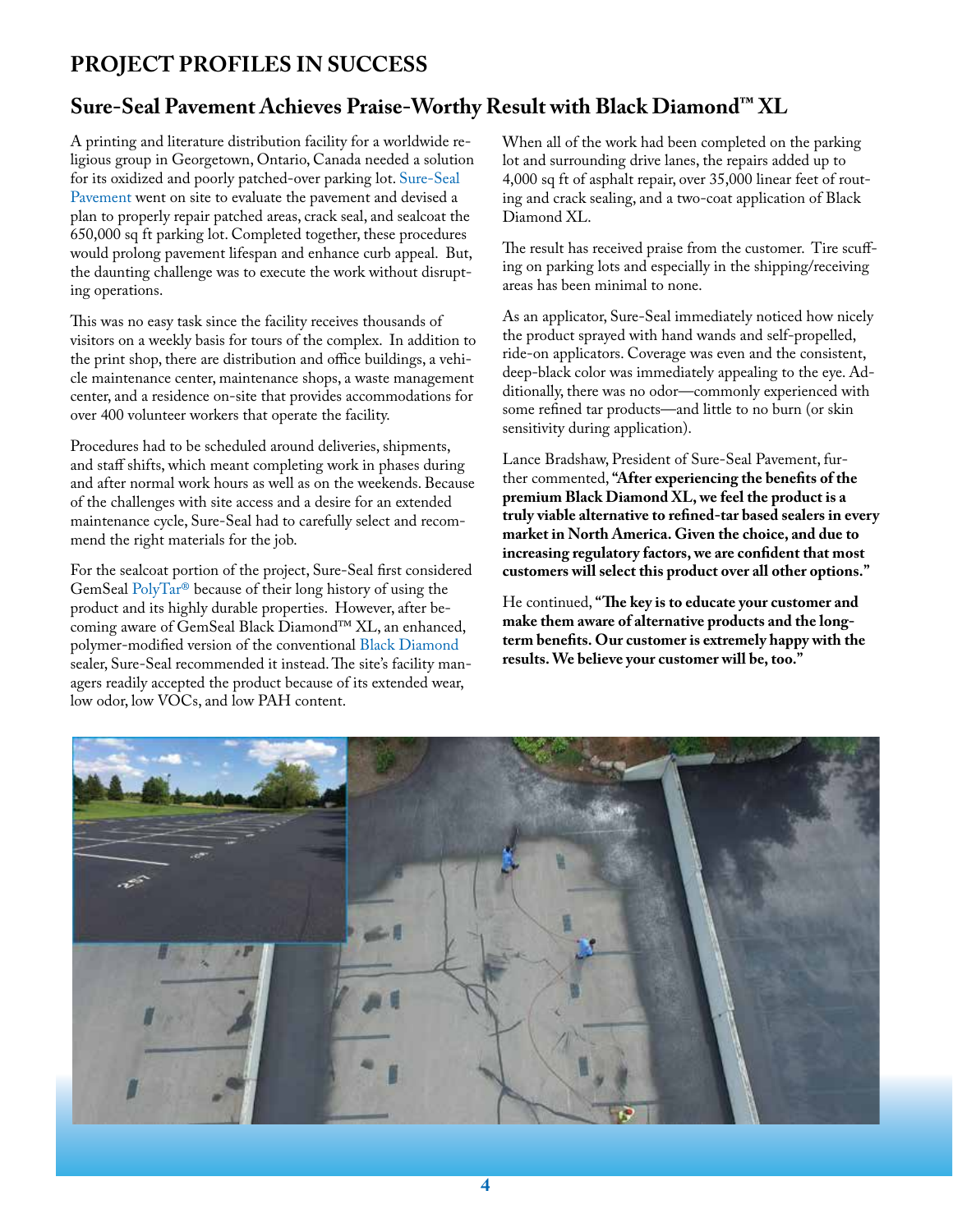

## Tip the scales in your favor!

At GemSeal®, our striping paints have higher solids, which produces a heavier product that provides greater coverage per gallon.

You'll have less to buy and your clients will have markedly brighter and longer-lasting striping. Put us to the challenge and see for yourself.

#### gemsealproducts.com • 866-264-8273 **Pavement is Our Passion!**®

\*New Retail Stores: North Atlanta | North Baltimore | Oklahoma City | Worcester, MA

### **A Home-Run Project with GemSeal FedSpec**

A beloved, south-side Chicago baseball franchise doesn't give up runs easily nor does its ballpark sacrifice quality.

That is why [M&J Asphalt Paving](http://mjasphaltpaving.com/) out of Cicero, IL, recommended GemSeal [FedSpec](https://www.gemsealproducts.com/products/fed-spec-fed-spec-hs/) refined tar emulsion sealer mixed with GemSeal [Rapid Set](https://www.gemsealproducts.com/products/rapid-set/) polymer-modified additive to the facility team at Guaranteed Rate Field (formerly U.S. Cellular Field).

These two products were applied on approximately 1.2 million sq ft of asphalt on various lots surrounding the field; used together, they will help protect the surface and extend pavement durability for many baseball seasons to come. The jet-black color also complements the home team's logo!

### **A Winning Solution with a Trio of Products**

WinStar World Casino, the largest casino resort in Oklahoma, isn't gambling with their pavement asset.

At the recommendation of their paving contractor, City Pavement, they selected GemSeal [Crack-Flex Pro,](https://www.gemsealproducts.com/products/crack-flex-pro/) GemSeal [Black](https://www.gemsealproducts.com/products/black-diamond/)  [Diamond™](https://www.gemsealproducts.com/products/black-diamond/) sealer, and GemSeal [Fast Dry Latex Supreme](https://www.gemsealproducts.com/products/fast-dry-latex-supreme-traffic-paint/)  [Paint](https://www.gemsealproducts.com/products/fast-dry-latex-supreme-traffic-paint/) for application on over two million sq ft of their parking lot pavement.

The work was completed in phases to provide access to parking as well as entrances and exits, and to enable business-as-usual for the busy complex, which operates 24/7.



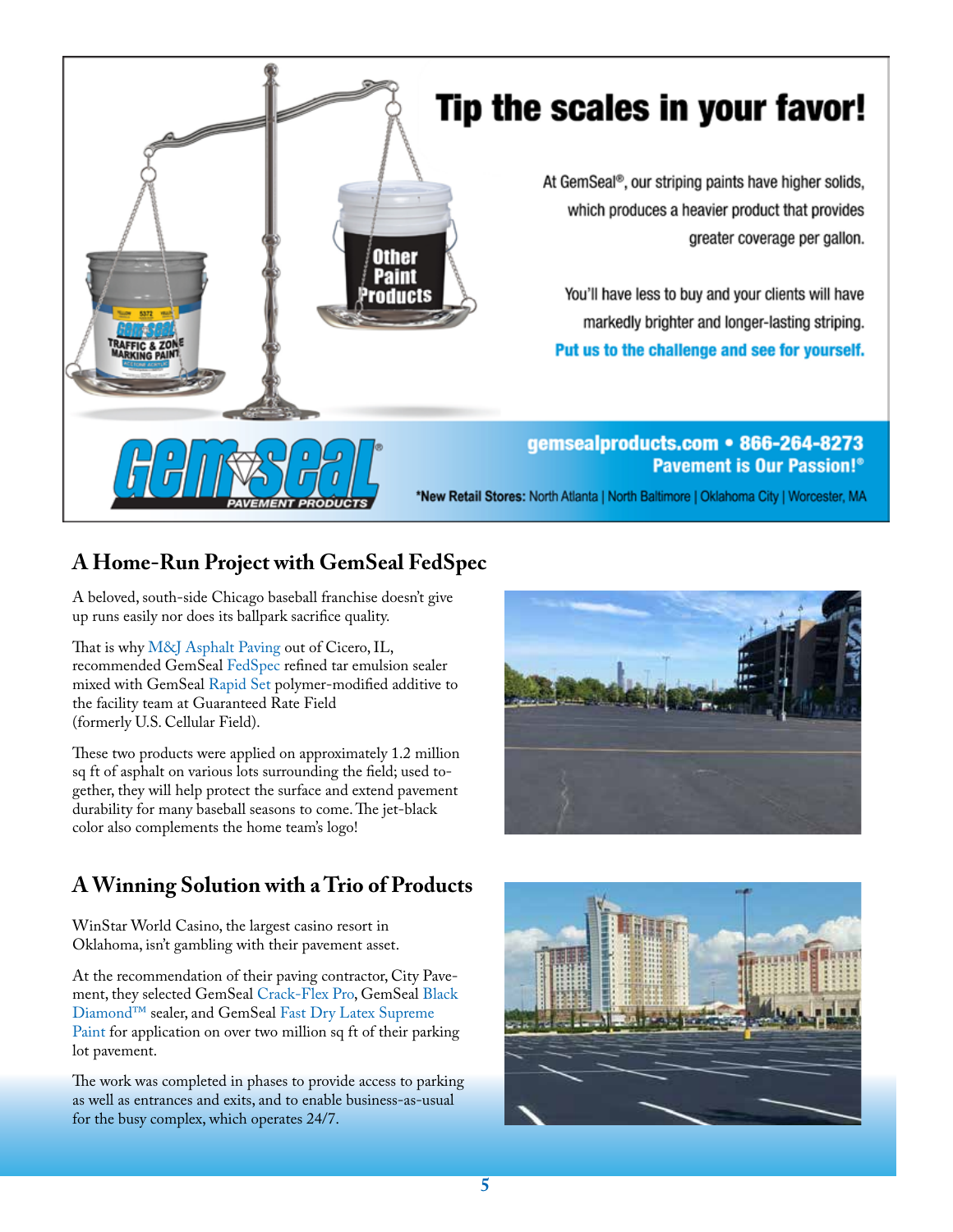### **QUALITY CONTROL**

### **What Does it Really Mean to You?**

Have you ever experienced premature wear or failure of a product in the field? What about poor curing, poor adhesion to the surface, cracking, or abrasion? GemSeal has a rigorous [quality-control](https://www.gemsealproducts.com/about-us/quality-control/) [process](https://www.gemsealproducts.com/about-us/quality-control/) to help reduce those problems from occurring when using our products. This is because every plant has a lab where specific tests are performed on raw materials before production, during manufacturing, and on finished products before delivery to you.

#### **Tests for raw materials (to make sure good stuff goes in):**

- Solids Content
- Float Test or Softening Test

#### **Tests for sealers (to make sure you get what you pay for):**

- Solids Content
- Ash Content
- Viscosity

**In addition to tests at our plants, the GemSeal R&D lab also conducts performance tests (to ensure expected performance):**

- Scrub Test
- Wet Track Abrasion
- Mandrel Test

### **TECHNICAL TIPS Getting Prepared in the Off Season**

By late summer, excess sealer at the top of your tank may become dry from sunlight and heat. Loose chunks of dried sealer can wreak havoc on motors and pumps. If you are seeing unusual build-up in your filter baskets, check the inside top of your sealing rig for buildup. Hold a mirror inside your tank and shine a flashlight aimed at the top. If you notice dried sealer hanging down, it can be removed with a long-handled scraper and then you can fish the material off the bottom of your empty tank.

Build-up in your tank not only adds weight to your load, but it also takes up space and reduces the volume of sealer you can haul. Repeat trips to your local supplier can be time consuming; but, extra travel can be avoided by thoroughly cleaning your tank during the winter months. (And, if you have been rinsing your equipment on a regular basis during the season to reduce build-up, performing a thorough cleaning in the off season will be much easier.)

GemSeal uses air chisels to strip the inside of our tankers down to bare metal and you can do the same. On smaller tanks, place a two-by-four against the side of your tank and pound with a large hammer (this technique is especially effective if your rig has been sitting outside in freezing weather for more than one day). The solid sealer will fall to the bottom of your tank.

For those in a warm climate, a worker will need to climb inside the tank and start scraping. However, before beginning, take the following precautions. Make sure your tanks have had time to air out. Appoint someone to stand by as a monitor before a worker enters the tank. The person going inside must use proper safety



GemSeal products are sold only if they pass these tests, along with other strict specifications. Plus, all of our plants keep a log with product information corresponding to each production run. We analyze the data, review weekly statistical reports, and analyze outliers to find possible deviations in production or equipment performance. That's why GemSeal's products stand out in a crowded industry as the most consistent.

equipment and dress. Confined space permits may be required to be OSHA compliant; lockout-tagout and confined-space procedures should be followed.

If you intend on housing sealer through the winter, your tank should be located in an insulated and heated building. If your tank remains outside and there is the possibility of freezing, insulation or a heating source can help prevent cold weather from affecting the sealer. However, once product has frozen, its integrity has been compromised and you should not use it the following spring.

#### **Winter 'To-Do' List**

- Clean/flush striping equipment
- Clean melters
- Grease or lube agitator chain
- Drain air compressor tanks and lines of water that may have built up over the season
- Check rig connections, pillow blocks, gaskets, hoses, valves, and tips; if anything needs repairing or replacing, now is the time to do it
- Assess your records how did your estimates compare to actual yields or time for each project?
- Procure up-to-date SDS sheets on all material you haul\*

\*Documentation storage tip: cut a three-inch diameter piece of PVC pipe two inches longer than the width of your paperwork; slide in your data sheets and secure both ends with a cap.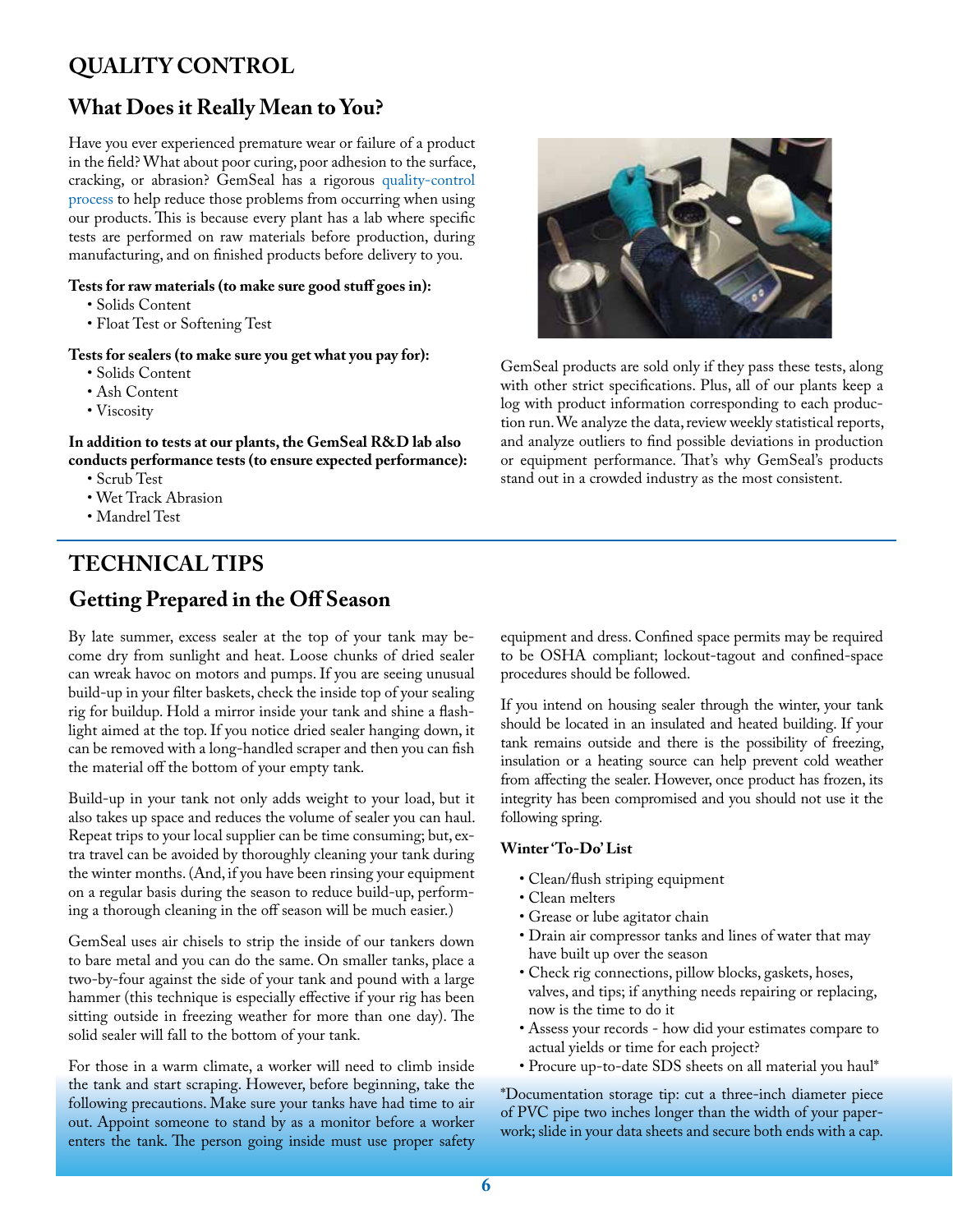### **PROFIT POINTERS**

### **2016 Tax Saving Tip**

Most business owners are always looking for strategies that can help them reduce their income taxes. One tax-saving opportunity is something called the Section 179 tax deduction.

Normally, when a business purchases equipment to be used in their trade or business, the deduction for this equipment is spread out over a number of years. This yearly amount is referred to as depreciation. So the business owner is allowed to reduce his income for the cost of the equipment, but the deduction occurs over the useful life of the equipment.

However, Section 179 of the IRS tax code allows businesses to deduct the full purchase price of qualifying equipment purchased or financed during the tax year. That means that if you buy (or lease) a piece of qualifying equipment, you can deduct the FULL PURCHASE PRICE from your gross income. It's an incentive created by the U.S. government to encourage businesses to buy equipment and invest in themselves.

Today, Section 179 is one of the few incentives included in any of the recent Stimulus Bills that actually helps small businesses - and millions of small businesses take advantage of this deduction to save BIG money on their taxes.

An average size contractor might be paying 25% federal income tax, 5% or more state tax, and 15% Self Employment Tax. That's

a total tax rate of 45%. Deducting the full cost of a piece of equipment in 2016 could result in significant savings.

For example, let's say a sealcoating contractor is preparing to buy a 550-gallon spray rig for \$25,000. If they purchase the equipment (either cash or finance) prior to December 31, 2016, they will be able to deduct the full \$25,000 in 2016 by taking advantage of the Section 179 deduction. Based on a 45% total tax rate, that results in a tax reduction of \$11,250 in 2016.

You should contact your tax advisor to see if the Section 179 deduction may be a good way for you to reduce your tax bill this year.

GemSeal offers a full line of [application equipment](https://www.gemsealproducts.com/product-category/tools/) as well as blowers, stripers, and melters. If you are considering purchasing equipment before next season, you should seriously consider making the purchase prior to December 31, 2016, to take advantage of the Section 179 deduction.

Finally, we at GemSeal are not tax advisors. You should always consult your accountant or tax advisor to better understand your particular situation.